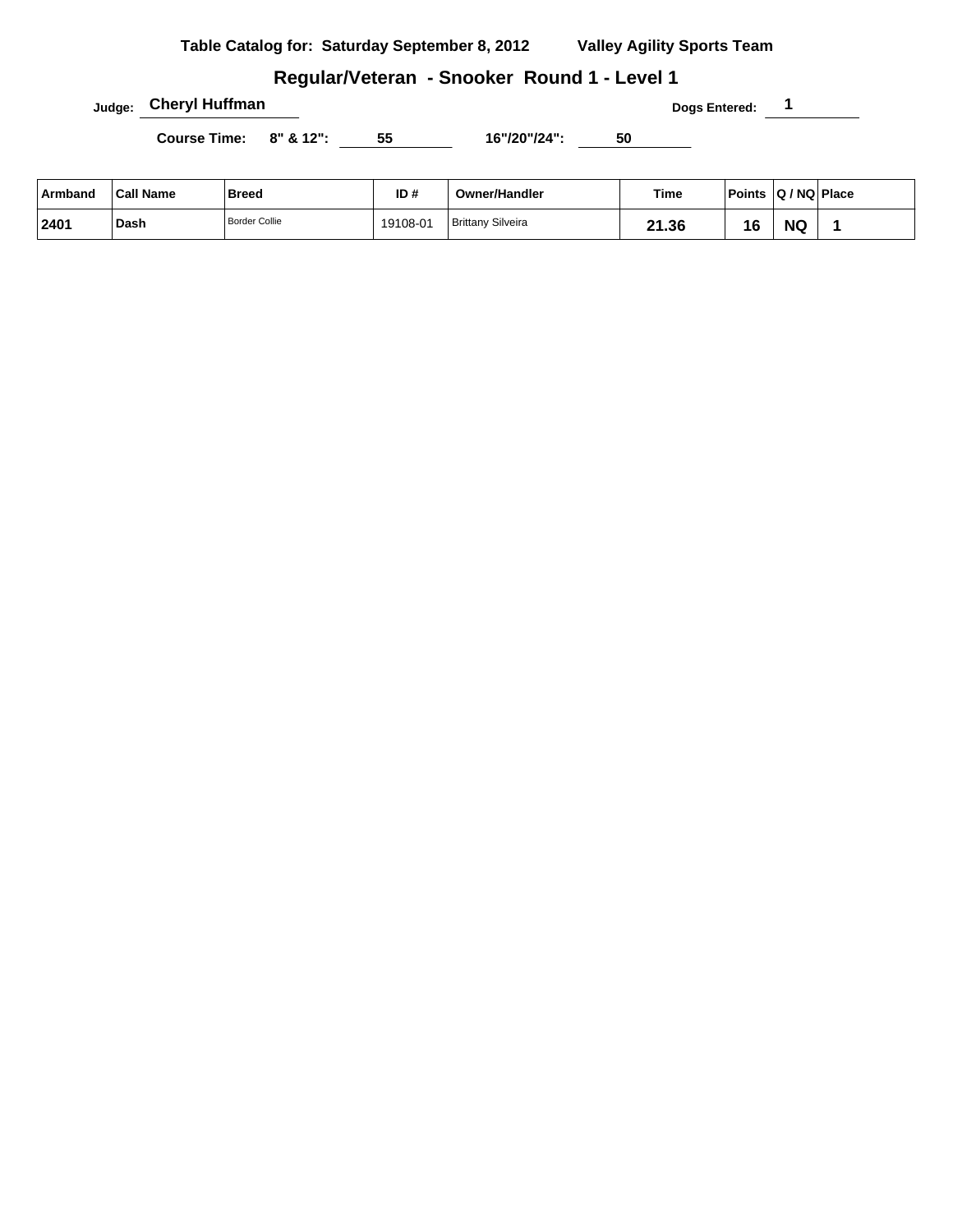## **Regular/Veteran - Snooker Round 1 - Level 2**

**Judge: Cheryl Huffman Dogs Entered: 7 Dogs Entered: 7** 

Course Time: 8" & 12": 55 16"/20"/24": 50

| Armband | <b>Call Name</b> | <b>Breed</b>         | ID#      | <b>Owner/Handler</b>  | Time  | <b>Points</b> | Q / NQ Place |              |
|---------|------------------|----------------------|----------|-----------------------|-------|---------------|--------------|--------------|
| 1603    | Vegas            | Golden Retriever     | 03193-03 | Mary & Dwight Whatley | 25.32 | 11            | <b>NQ</b>    | 4            |
| 1607    | Carson           | <b>Border Collie</b> | 15077-02 | Karen Stark           | 34.59 | 42            | Q            | 1            |
| 1609    | <b>Drummer</b>   | Shetland Sheepdog    | 16496-02 | Penny Larson          | 26.15 | 15            | <b>NQ</b>    | 3            |
| 1614    | <b>Colton</b>    | Australian Shepherd  | 18519-01 | Laura Noret           | 13.87 | 5             | <b>NQ</b>    |              |
| 1620    | Dot              | All American         | 01641-05 | Sara & Ray Rhodes     | 30.44 | 16            | <b>NQ</b>    | $\mathbf{2}$ |
| 2003    | Raizzin          | Collie (Rough)       | 02284-02 | Ralph & Yvonne Jones  | 32.48 | 17            | <b>NQ</b>    | $\mathbf{2}$ |
| 2007    | <b>Chloe</b>     | <b>Border Collie</b> | 11137-03 | Rachel & Matt Mizenko | 40.62 | 51            | Q            | 1            |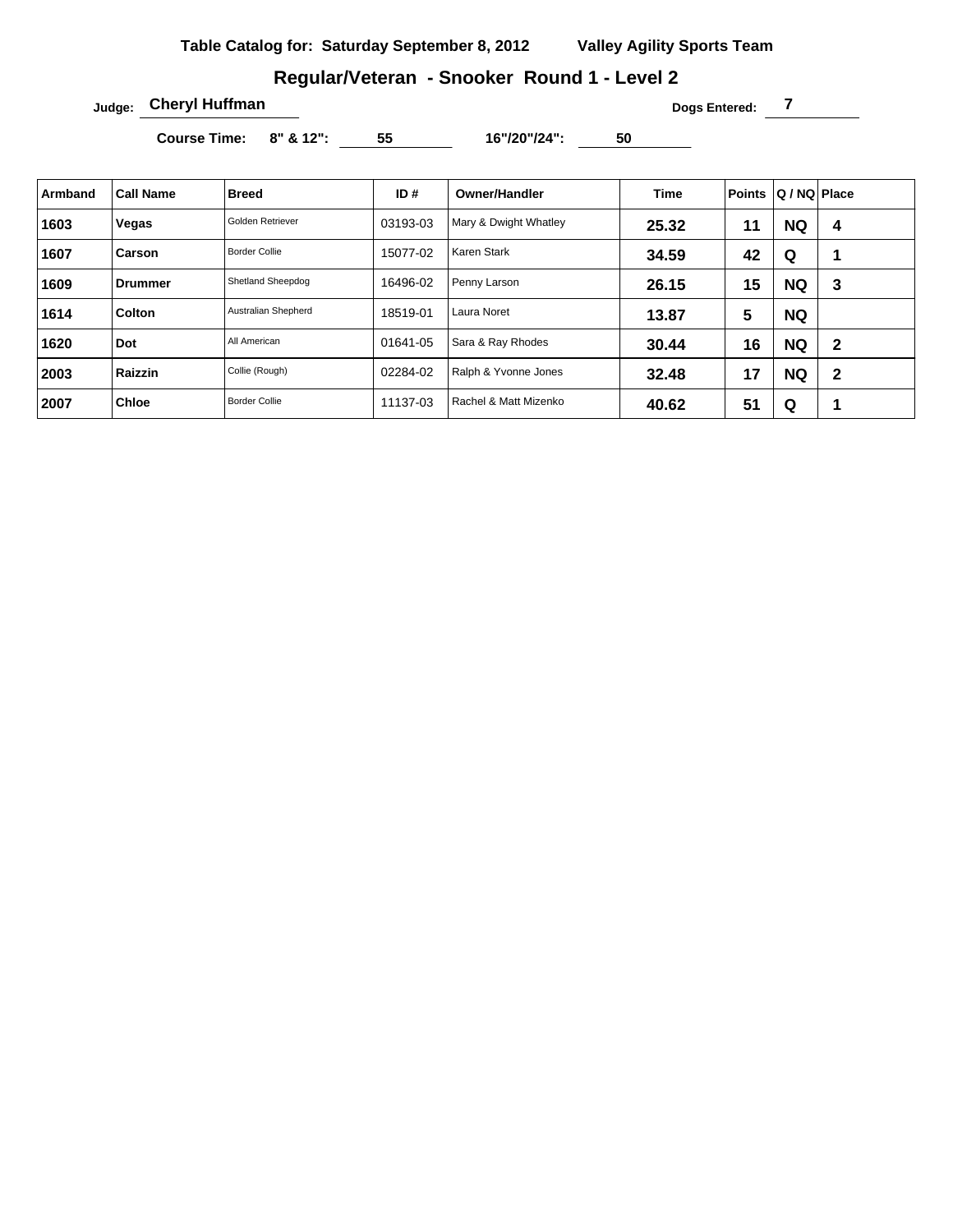## **Regular/Veteran - Snooker Round 1 - Level 3**

**Judge: Cheryl Huffman Dogs Entered: 3** 

Course Time: 8" & 12": 55 16"/20"/24": 50

| Armband | <b>Call Name</b> | <b>Breed</b>        | ID#      | <b>Owner/Handler</b>           | Time  | Points Q/NQ Place |           |  |
|---------|------------------|---------------------|----------|--------------------------------|-------|-------------------|-----------|--|
| 802     | Weezer           | Corgi               | 01951-04 | Mary Van Wormer/H:Linda Maddox | 45.82 | 45                | Q         |  |
| 1616    | <b>Dixie</b>     | Australian Shepherd | 10717-04 | Marci Thomas                   | 13.01 | 10                | <b>NQ</b> |  |
| 2403    | Kubby            | All American        | 11137-01 | Rachel & Matt Mizenko          | 32.34 | 39                | Q         |  |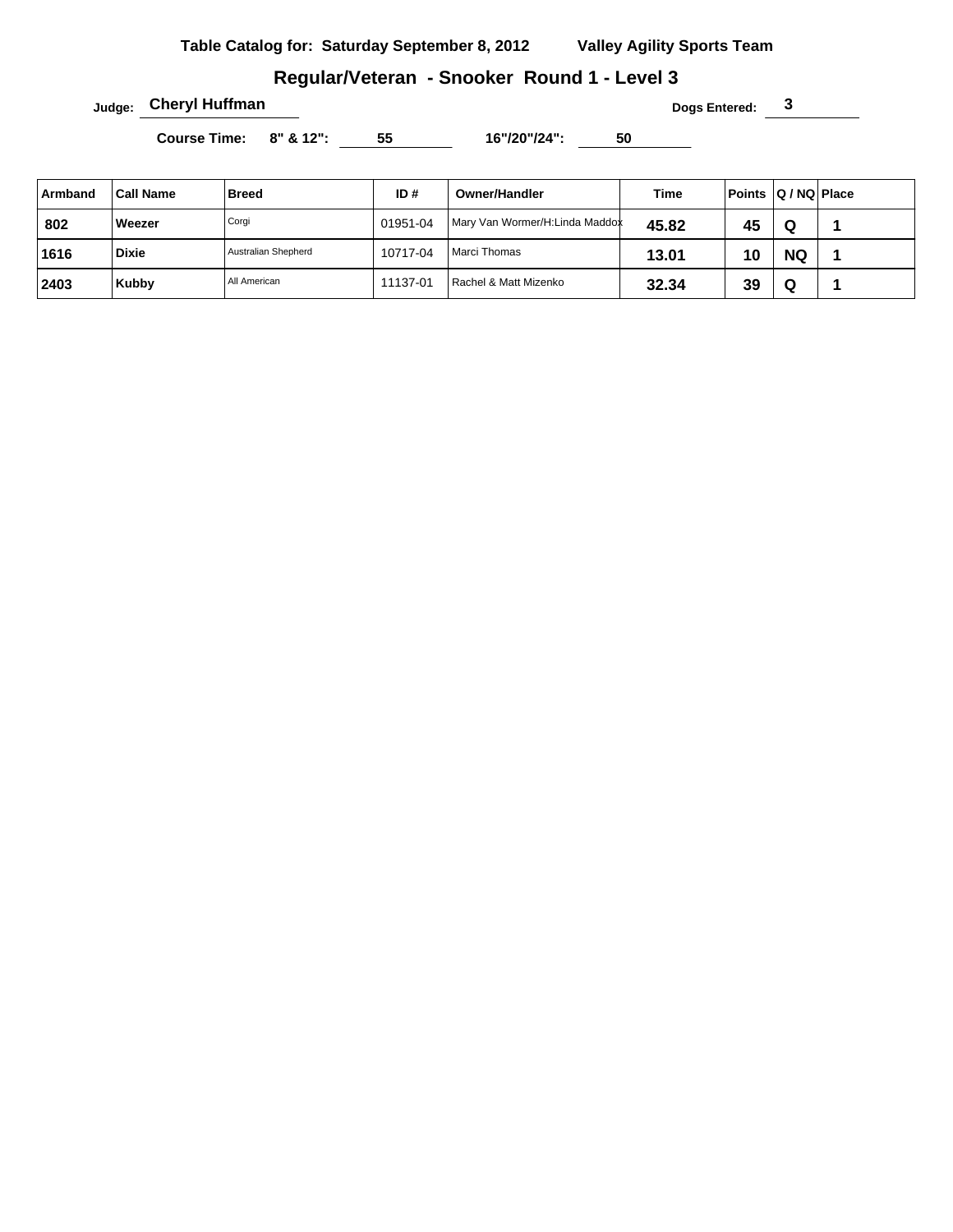## **Regular/Veteran - Snooker Round 1 - Level 4**

**Judge: Cheryl Huffman Dogs Entered: 4** 

Course Time: 8" & 12": 5 16"/20"/24": 50

| Armband | <b>Call Name</b> | <b>Breed</b>                     | ID#      | <b>Owner/Handler</b> | Time          | Points Q/NQ Place |           |   |
|---------|------------------|----------------------------------|----------|----------------------|---------------|-------------------|-----------|---|
| 1608    | <b>Nick</b>      | Shetland Sheepdog                | 16496-01 | Penny Larson         | 28.87         | 18                | <b>NQ</b> | 2 |
| 1617    | <b>Dock</b>      | Nova Scotia Duck Tolling Retriev | 10202-04 | Wendy Johansen       | 35.43         | 42                | Q         |   |
| 1618    | <b>River</b>     | Nova Scotia Duck Tolling Retriev | 17232-02 | Caroline van der Wyk | <b>NT</b>     | 28                | $- -$     |   |
| 1624 V  | <b>Riley</b>     | All American                     | 18061-01 | Monica Salusky       | <b>ABSENT</b> | 0                 | $- -$     | - |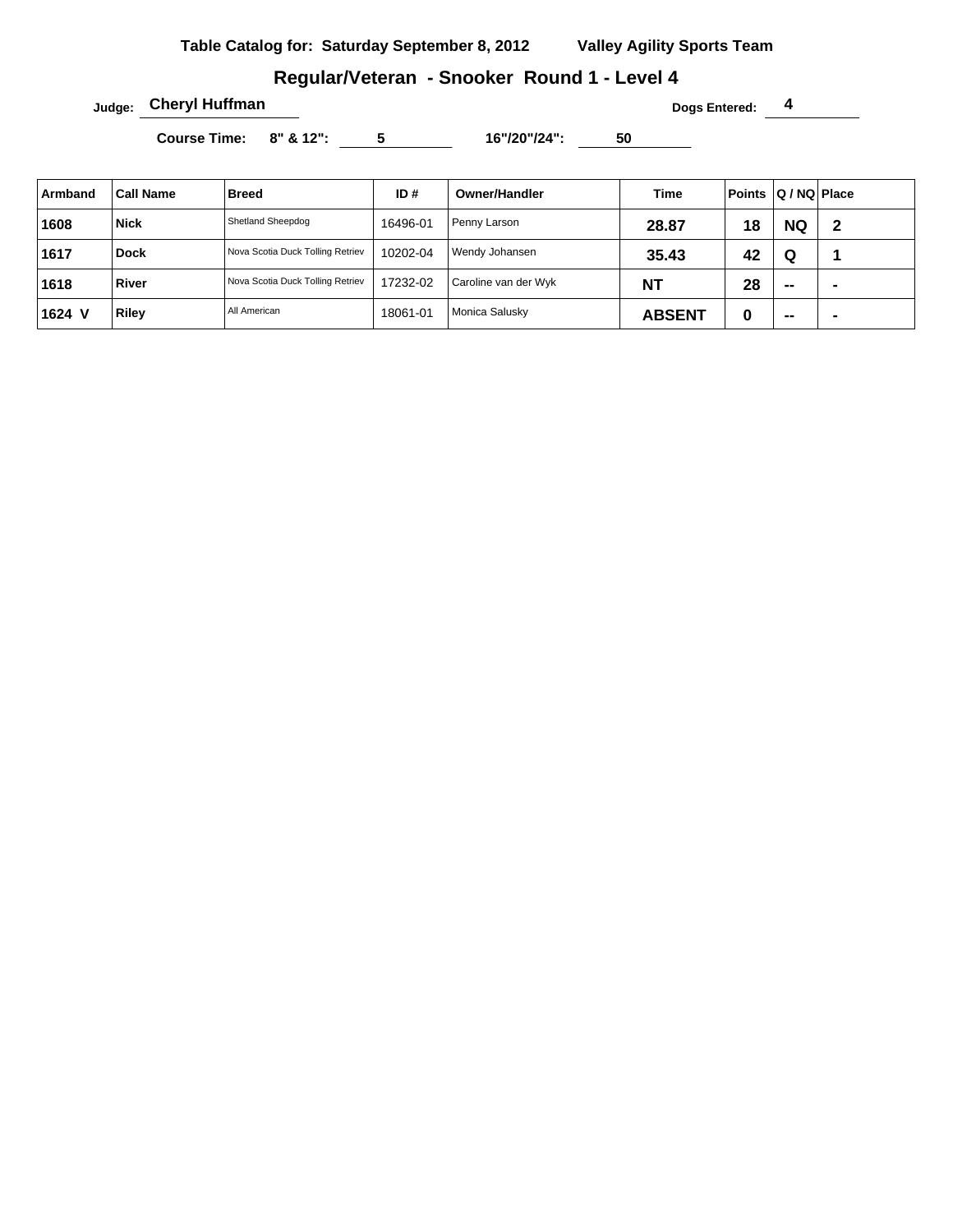**Table Catalog for: Saturday September 8, 2012 Valley Agility Sports Team**

#### **Regular/Veteran - Snooker Round 1 - Level 5**

**Judge: Cheryl Huffman Dogs Entered: 6** 

Course Time: 8" & 12": 5 16"/20"/24": 50

| Armband | Call Name      | <b>Breed</b>            | ID#      | <b>Owner/Handler</b>   | <b>Time</b> | <b>Points</b> | Q / NQ   Place |   |
|---------|----------------|-------------------------|----------|------------------------|-------------|---------------|----------------|---|
| 1601    | Gemma          | <b>English Shepherd</b> | 15027-02 | Toni Duralski          | 47.40       | 21            | <b>NQ</b>      | 3 |
| 1611    | Reva           | Australian Shepherd     | 05925-04 | <b>Cherie Gessford</b> | 39.86       | 35            | Q              | 2 |
| 1613    | Indy           | Poodle (Standard)       | 02319-03 | Monika Knutson         | 31.46       | 40            | Q              |   |
| 2011 V  | Darby          | Labrador Retriever      | 03303-01 | Debbie McVay           | 38.99       | 44            | Q              |   |
| 2017 V  | <b>Stomper</b> | All American            | 10717-02 | Marci Thomas           | <b>NT</b>   | 14            | $\sim$         |   |
| 2402    | Quik           | <b>Border Collie</b>    | 01922-03 | Carlene Chandler       | 23.57       | 8             | <b>NQ</b>      |   |

## **Enthusiast - Snooker Round 1 - Level 5**

**Dogs Entered: 1 Dogs Entered: 1** 

**Course Time: 8" & 12": 5 16"/20"/24": 50** 

| ⊦Armband | <b>Call Name</b> | <b>Breed</b> | ID#      | <b>Owner/Handler</b> | Time  | <b>Points</b>          | Q / NQ   Place |  |
|----------|------------------|--------------|----------|----------------------|-------|------------------------|----------------|--|
| . 805    | Mia              | Chihuahua    | 04420-02 | Veronica Adrover     | 53.79 | $\overline{a}$<br>15 F |                |  |